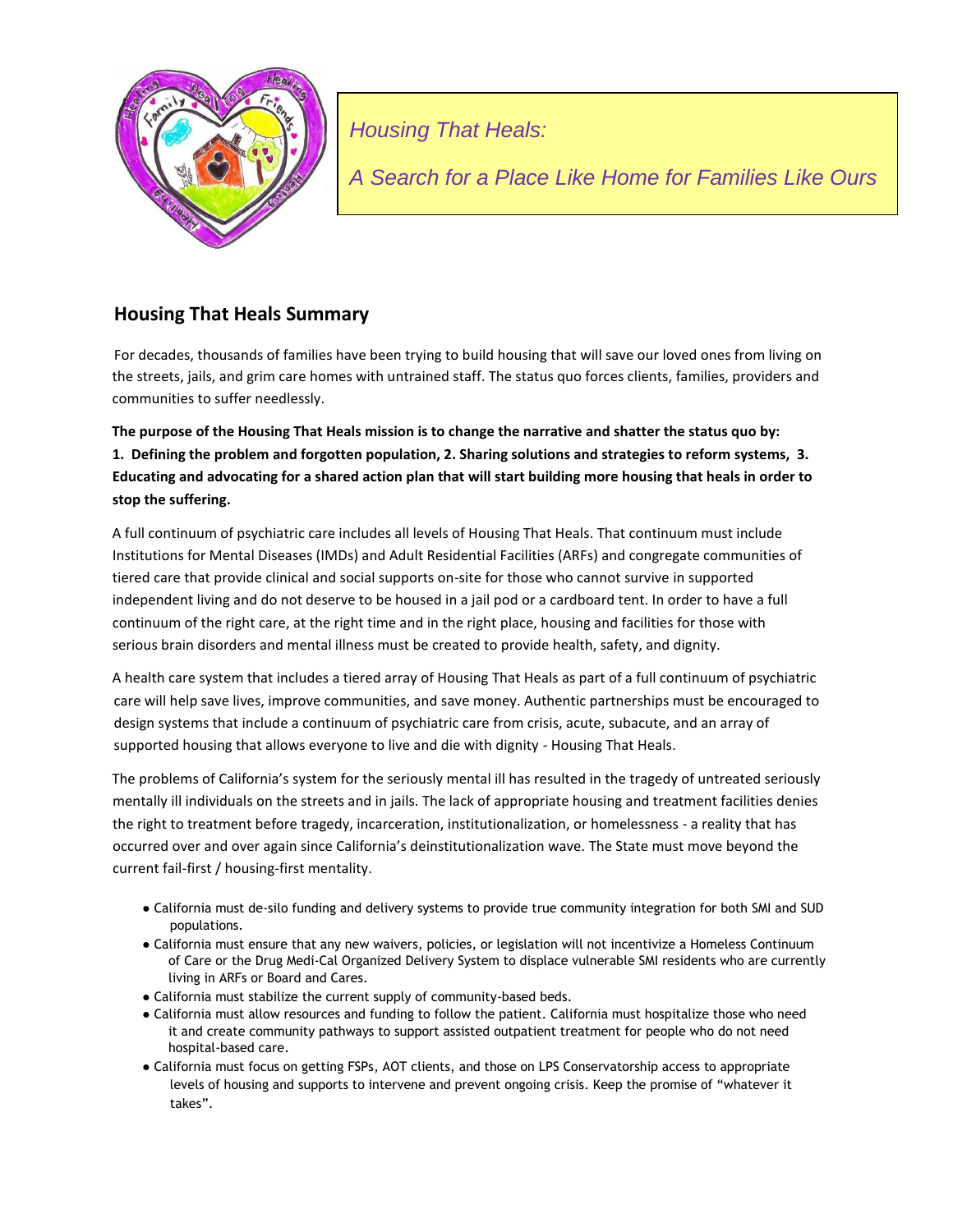# **Defining the Problem:**

The key drivers of despair and disparity in California care and treatment for the SMI population are:

- No shared definition of SMI in the medical, social justice, courts, detention, and community health delivery systems.
	- The lack of a common definition complicates analyzing and reporting the role and impact of SMI on the quality and need for care and treatment.
	- The multiplicity of definitions contributes to confusion among service providers and government programs of who will receive treatment and what that treatment will be.
- Fiscal discrimination codified in the California Welfare and Institution Code and Federal Medicaid Rules.
	- Unlike any other illness, California manages care of SMI populations "only to the extent resources are available".
	- SMI and SUD populations are managed in two separate delivery systems with separate waivers and funding streams.
	- The California behavioral health system provides separate and unequal access to medically necessary care and appropriate housing for the SMI and SUD populations.
	- Diverting dedicated funding to other social entitlement programs prevents counties from providing adequate and medically necessary treatment in a Mental Health Rehabilitation Center (MHRC) or IMD for people living with SMI.
	- California law provides a right to shelter, a right to treatment, and a right to in-home supportive services to those with developmental disabilities. No equal entitlement exists for the SMI population.
- Bias towards the Recovery model vs the Medical model prevents true system transformation for the SMI population. Marry the two models. Both/And, not Either/or:
	- Many in the SMI population are so ill that they do not respond to treatment in a voluntary community setting.
	- Due to the severity of one's mental illness, some will experience acute episodes that require inpatient treatment.
	- Not all with SMI can achieve recovery to the point where they can live on their own without an intensive support system.
	- One size fits all fails many. Therefore, state programs and funds should support both the recovery and medical models of treating those with SMI.
- Lack of a tiered levels of care.
	- County jails are the largest providers of mental health services.
	- Gaps in access to housing options for individuals living with SMI have made that population most at risk of experiencing homelessness.
	- A lack of understanding and transparency exists about how housing placement decisions are made and prioritized for the SMI population.
	- The lack of a housing continuum of care for the most seriously mentally ill population has resulted in a humanitarian crisis of people with SMI flooding medical emergency rooms, psychiatric emergency rooms, psychiatric inpatient units, homeless shelters, IMDs, county jails, and courtrooms.

There is longstanding dearth of therapeutic care facilities and affordable permanent supportive homes in our communities for the thousands of California adults living with the effects of serious mental illnesses and substance use disorders. Their needs are not addressed by current policies and homelessness initiatives. This glaring gap in our system of care is increasing homelessness, exhausting family and public resources, and worse, it is perpetuating untold human suffering.

We ask that sufficient funding be devoted to fixing this gap now by investing in more therapeutic care facilities and affordable permanent supportive homes in our communities.

#### **Many vulnerable individuals are ignored and unserved in current legislation and policies meant to solve homelessness.**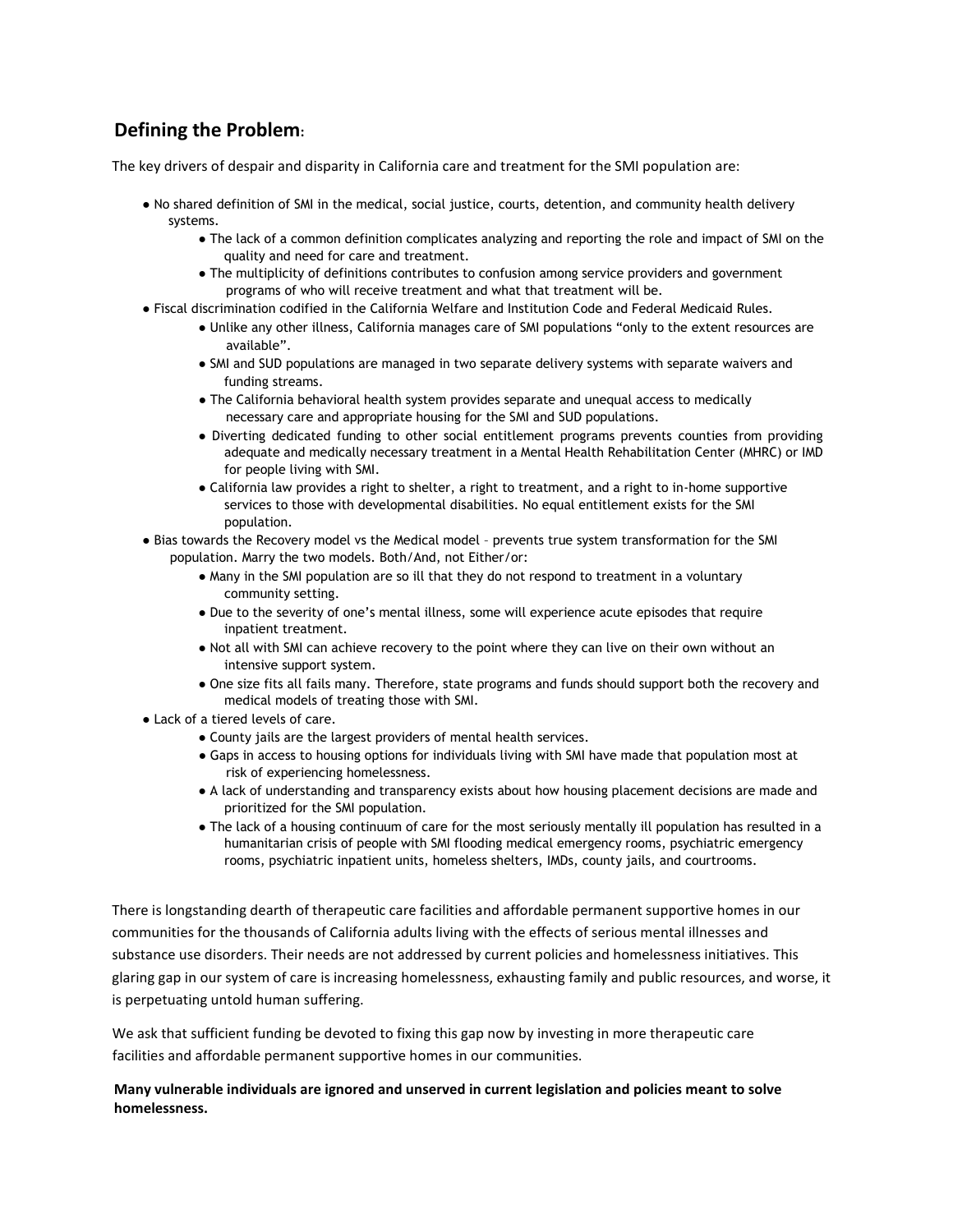- **●** A growing population of mentally ill adults at risk of homelessness is not being counted in any Point in Time Count, and will not meet the "coordinated entry" guidelines.
- People in this population don't qualify for Project Roomkey or Project Homekey because they don't meet Continuum of Care Criteria.
- Project Roomkey helped Covid-vulnerable street people during the pandemic, but our loved ones were forced to stay in Covid-risky congregate settings.
- Housing First policies fail those at imminent risk of homelessness, and keep those ready for discharge stuck in restrictive and costly locked institutions.

#### **Who are these forgotten people, and what happens to them now?**

- No-fault chronic brain disorders like schizophrenia, schizoaffective and bipolar disorders typically strike in late adolescence or early adulthood, just when a person is set to launch a successful life, robbing him/her of the chance to establish a career, a home, and a network of friends.
- It can take years to find the right treatment, if it is available at all. Some turn to street drugs for relief.
- Though functional recovery can happen over time, this is impossible without a stable home and help, impossible with a monthly income less than \$1000/month Social Security.
- Too many are unjustly sent away to locked institutions because there is no place for them in their home communities. Others end up on the street or incarcerated.
- Aging parents who've depleted their resources trying to help are asking themselves "where will my adult child live, and who will help him when I am gone?

### **Comparative Needs and Cost Benefit Assessments:**

Psychiatric respite centers like the one that opened recently in San Francisco will serve some people with mental illnesses and co-occurring substance use disorders. However, people living with chronic mental illnesses, often require higher levels of medically necessary and clinically appropriate care. Homes for those living with a serious mental illness receive a maximum of \$1,069 a month per person, without a patch. Homes for the IDD population receive a maximum of \$9,515 a month per person. Board and Care operators have no incentive to serve those with a serious mental illness.

Additionally, recent investigative reports have suggested that the cost of Project Roomkey hotel rooms are not cost effective when compared with some of the Adult Residential Facilities (ARF) and Residential Care Facilities for the elderly (RCFE) that are discussed in the Housing That Heals paper.

For example, Psynergy, Inc. has created a cost comparison for their ARF/RCFE programs with other IMD/MHRCs across the state. However, you cannot compare the quality of the therapeutic community services provided at Psynergy at approximately \$160/day to those provided at a Roomkey Hotel. And, their MediCal Specialty Mental Health Clinic services adjacent to the residential facility allow a resident access to a psychiatrist and therapist as needed. Counties are able to recoup FFP for these billable services which adds to the cost benefit.

### **Fairness and Equity:**

While the state rightfully focuses on racial and other health disparities, we must not forget the population that is living with the greatest health disparity (see Dr. Tom Insel's equity slide attached.) According to the National Council of Behavioral Health, "People with serious mental illness die an average of 15 to 30 years younger than those without. This difference represents the largest health disparity in the U.S.; larger than gender, racial or socioeconomic differences. And unlike some of the other gaps that are slowly closing it isn't shrinking." Homes for the most seriously mentally ill people must be adequately funded at par with other vulnerable populations so that there will be no financial incentive to pick and choose who is helped first or who won't be helped at all.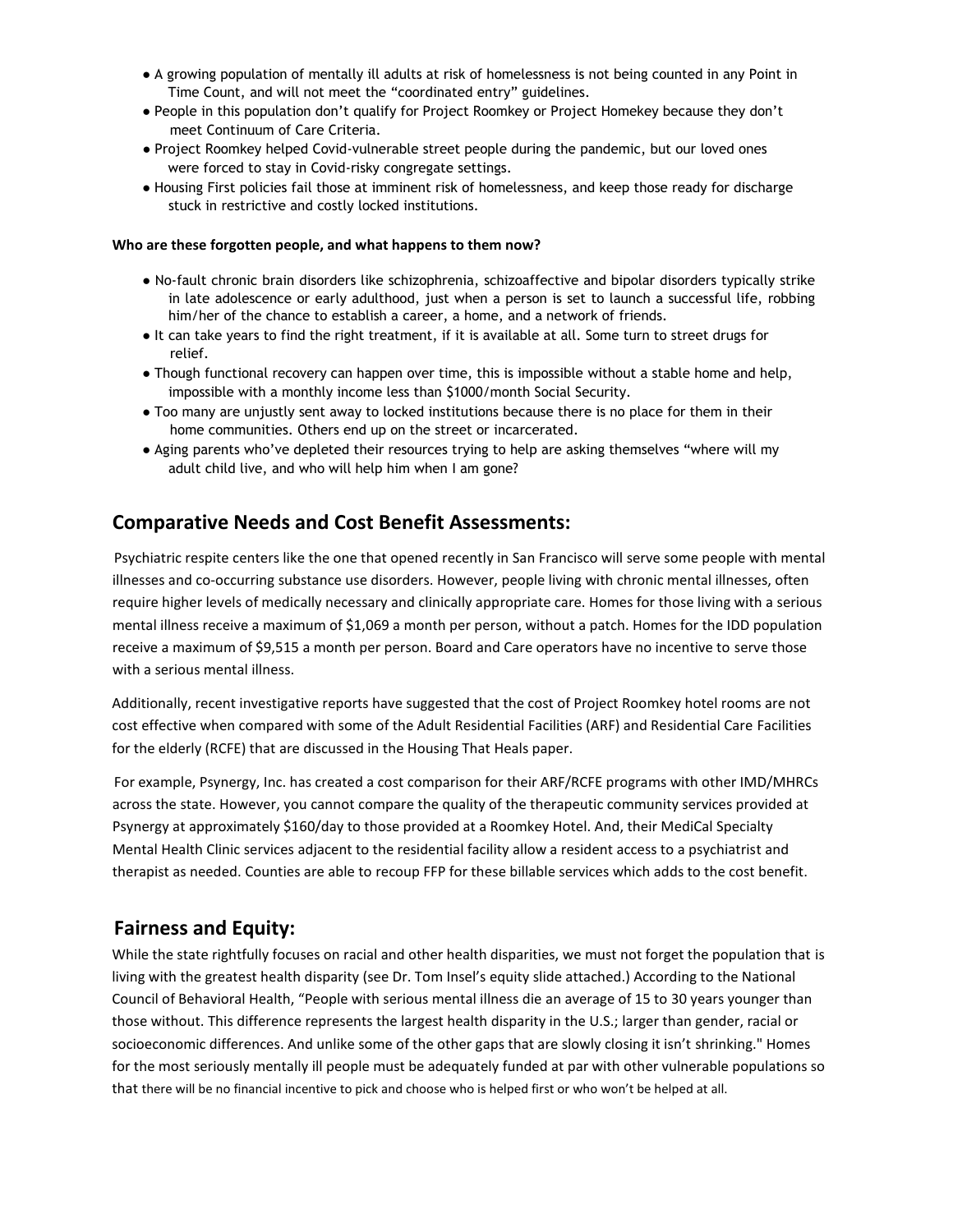# **There are solutions!**

Successful models of Housing That Heals do exist, and can be replicated, with adequate funding. Below are examples from the Housing That Heals journey from the most restrictive to the least restrictive options:

- **California Psychiatric Transitions (CPT)**: is a 98-bed fully licensed Mental Health Rehabilitation Center, the equivalent of an Institute of Mental Disease/ commonly referred to as an IMD. It is not a state or county facility; instead, it is privately owned and contracts with many California counties who need a secured treatment and housing placement. The program is highly structured in a tiered level system and is a step down from hospitalization at a State hospital. Clients must attend groups based on treatment plan goals. The highest level of clinical and staffing support is provided. Offsite recreation and social activities are offered as appropriate. This is a treatment center that prepares people to enter an unsecured facility in a community setting. There should be a CPT in every region of the state.
- **Psynergy Programs** are prime examples of subacute, unlocked, therapeutic care facilities that can accommodate up to 90 residents. This "modified therapeutic community" model successfully helps people who may have been institutionalized become ready for more independent living in the community. We call it Housing that Heals because it offers so many health-promoting elements: deeply nutritious food, lovely surroundings, caring staff and (all too rare in such places) talk therapy, even equine therapy, and ready access to psychiatric and counseling help. We've seen our loved ones get their lives back while at Psynergy, even return to college classes. 27 counties now have a contractual relationship with Psynergy. Amazingly, base cost for Psynergy care is only \$160/day (compared to \$350 at other long term care facilities). We need a network of Psynergy Programs up and down the state.
- **John Henry Foundation** is a place where residents find a home in a community that is not cut off from the larger community; yet, provides the support needed to participate fully in life. It is a private non-profit. A Full Service Partnerships may lower the number of times an individual needs hospitalization, but what is the quality of life like for those who need to be surrounded by daily supportive services and people who they can easily interact with. Would it be possible to create programs like this in our public system? The yearly charge for someone to live here is \$42,000 a year. In California, the cost to keep someone on the street is estimated at \$41,000 a year, to keep someone incarcerated about \$81,000+ a year. Both the human benefits and cost effectiveness of this program demand a focused policy to support scaling up therapeutic, enclave communities like this across the state.
- ● **Garden Park Apartments**, whose provider is the nonprofit organization, Hope Solutions, has developed a model of converting a rundown apartment complex into an oasis for families. Hope Solutions has used MHSA funds to build a Community Center that anchors the complex where all of the clinical services needed to support the residents are located. This model is safe with locked gates. The Community Center on-site allows both mothers and children efficient and effective access to licensed mental health providers in a timely manner. There are educational programs that support family life and enrich the future of both the children and mothers who live there. This residential program gets a gold star when it comes to being person and familycentered. The only problem is that so many more programs and residential opportunities like this are needed. This model needs to be duplicated for SMI 5600.3(b) adults between the ages of 25-65. Using available MHSA funds to build a Community Center provides access to effective, person and family-centered care that is efficient. The Psynergy Program, described earlier in this document, is an excellent comparable model.
- **Kirker Court** is a safe apartment community with pristine grounds. It is a person and familycentered facility located next to the faith community who donated the land upon which the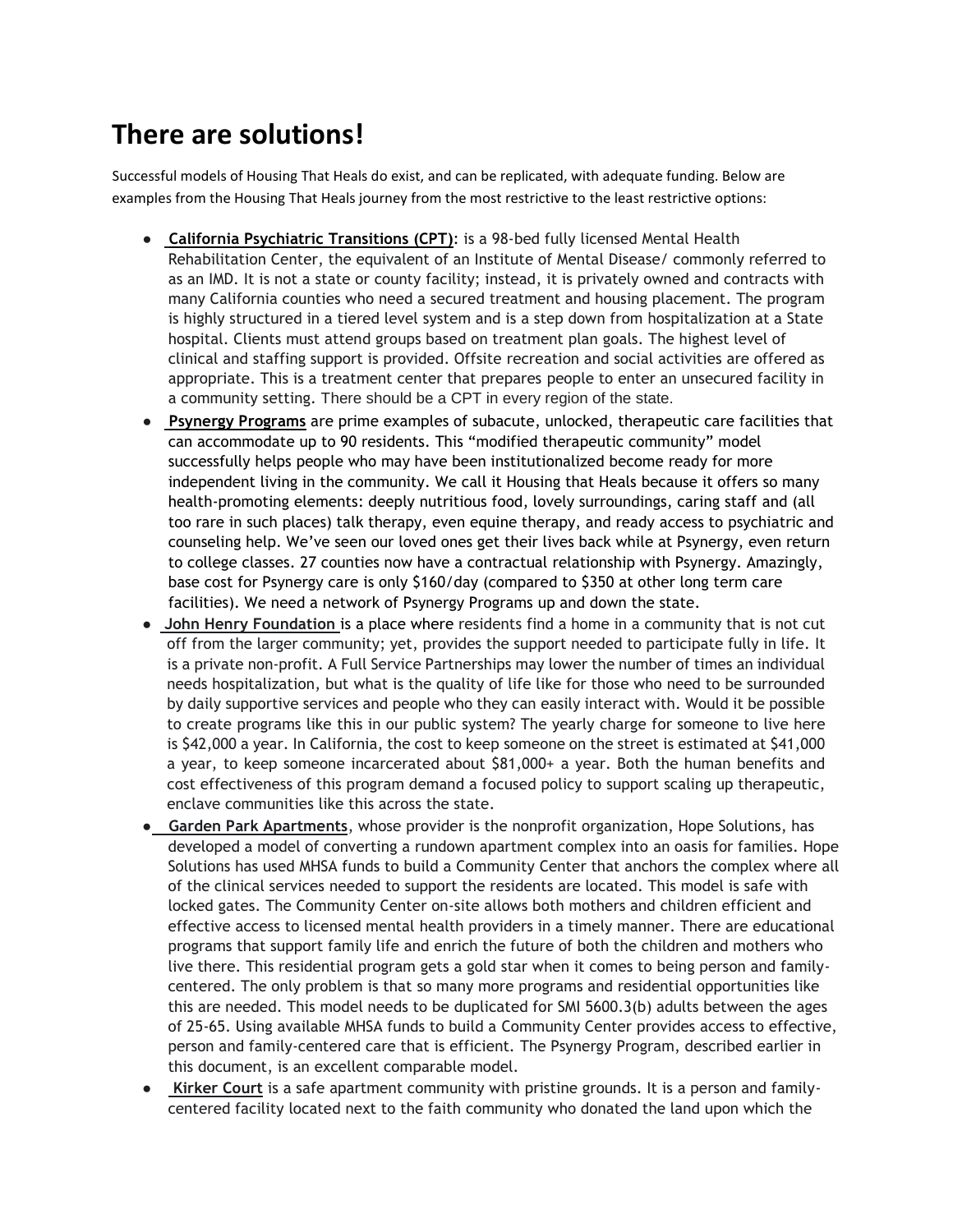community sits. For residents who are able to live here in total independence, these residences are efficient, conveniently located in an area where daily life needs are within walking distance. Kirker Court also has is a ten-year wait list; this points to stability that is provided to the residents. The resident we spoke to wanted to re-establish a relationship with his case manager. Case managers can help provide necessary supportive services for many who live with a serious mental illness, so the effectiveness of housing for the SMI population at Kirker Court depends on whether they are connected with the supportive services they need. Kirker Court has an oasis-like feeling similar to the John Henry Foundation. However, it serves a different population and does not include the same clinical supports as JHF. Kirker Court is more of an independent living environment for people with any disability that falls along the moderate spectrum.

Gray Haven- As you step up onto the porch and walk through the front doors of this beautifully restored mansion in Napa County, you know you are entering a special place. We were graciously welcomed and quickly introduced to all of the special people who were responsible for tucking healing and hospitality into every detail of every room of their health and wellness program. This post provides the passion and pictures of the visit [https://www.facebook.com/housingthatheals/posts/331948271844725.](https://www.facebook.com/housingthatheals/posts/331948271844725) To say that we were

impressed with Gray Haven is an understatement. But, while our hearts were filled with hope and joy after this tour, they were also broken because of the "Stop Gray Haven" signs that lined the neighborhood streets as we drove away. There are future plans for expansion that would add additional beds and programs to build a big campus of Housing That Heals greatness for families like ours. We see a "Moms On a Mission" campaign to Save Gray Haven in our future. https://grayhavennapa.org/ (2021)

- Hacienda Campus-In 2007, Mental Health Systems, Inc. purchased the Hacienda, a once renowned resort. They transformed the abandoned resort into a comprehensive campus with many programs. The once empty structures now are home to a whole health environment with programs that provide mental health, substance abuse treatment and homeless services to individuals and families in Fresno County. Please see this post[,https://www.facebook.com/housingthatheals/posts/360311485675070](about:blank) , for a full picture of the possibilities when public/private partnerships are created to serve families like ours. The property is now operated by RH Builders, https://www.rhcommunitybuilders.com/. (2021)
- On September 9, 2021, Moms on a Mission were invited to a site visit for an Adult Residential Facility opened in 2021 in our own county of Contra Costa. **A and A Health Services** purchased and remodeled a former Senior Living Facility in the City of San Pablo in West Contra Costa County. This new program combines features of both the SNF and Senior Living Facility models into an Adult Residential Facility for people living with SMI/SUDs and other brain illnesses, like dementia. The "On My Own" program is described as "transitional" but if a resident wants to stay, this ARF will obtain a waiver to "age in place" This option prevents people from transferring to a SNF in order to receive medical care or hospice care and creates an "aging in place" model for ages 18-80. The tour showed us a facility that was welcoming, clean, and nicely appointed. Because these were previous senior living apartments, the rooms were able to be divided for privacy into two separate rooms shared with two residents. The med room was very well organized and well-staffed. The kitchen was clean and meal prep was in progress. The dining area was set up with social distancing precautions in mind. The staff training is grounded in treating residents with respect and dignity with a focus on building a successful treatment and recovery plan based on what the resident wants and needs. The programming was extensive with multiple options available. The grounds offered several healing places to sit among trees, flowers, and sunshine. A and A serves the "forgotten populations" who need more than a room key in order to live and die with dignity and definitely hold the "Housing That Heals" vision[.](about:blank)

[https://www.facebook.com/housingthatheals/posts/380359863670232](about:blank) (2021)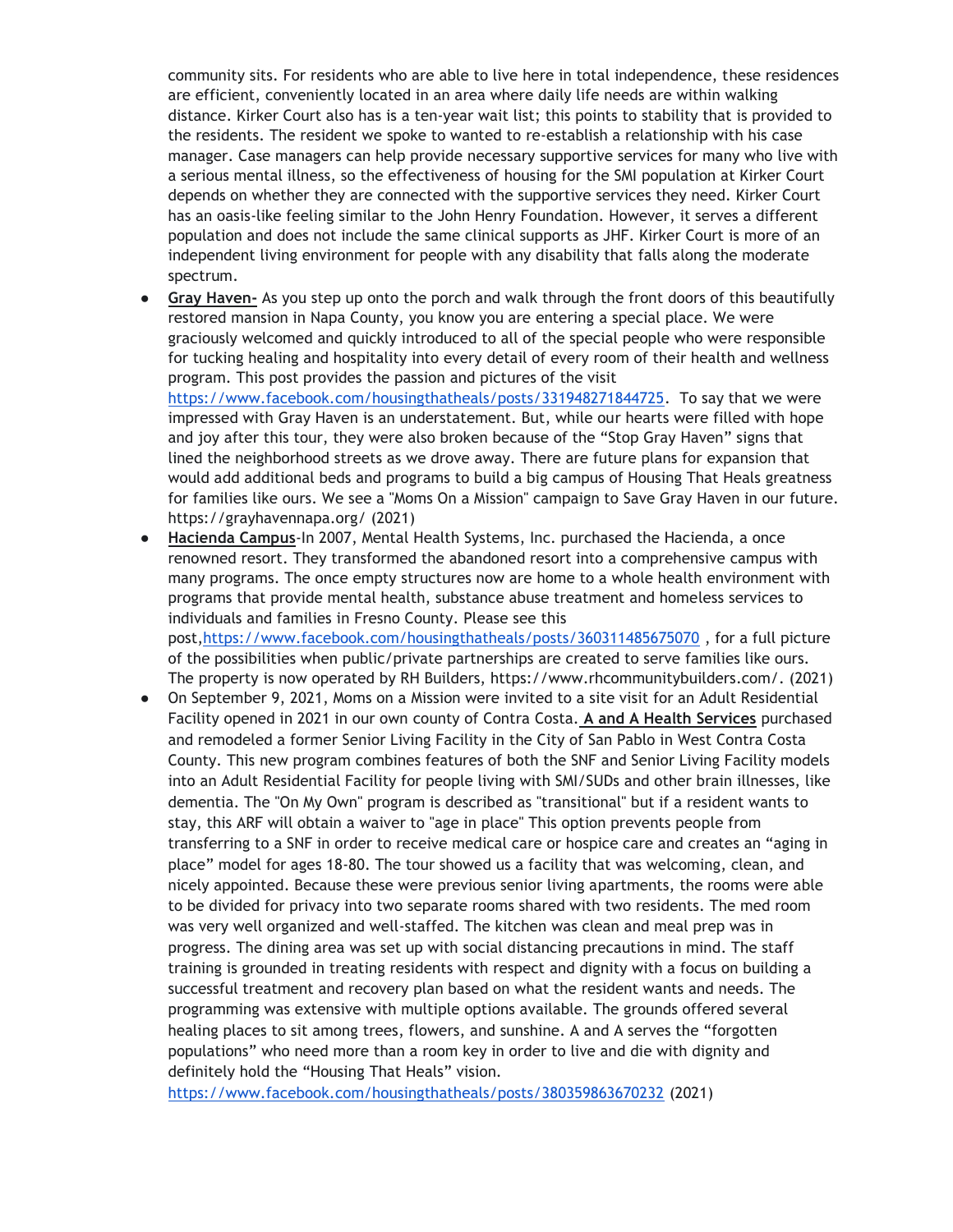The California Behavioral Health Continuum of Care must include a range of person-centered solutions that include the needs of the "forgotten population." A complete and effective care continuum would enable people living with special mental health and medical needs to live and die with dignity. It must include a variety of quality acute community hospitals, sub-acute secured residential treatment facilities, and permanent supported homes with all the necessary medical, clinical, rehabilitative, and social supports over the lifespan. Please see Housing That Heals report for additional examples[, https://namica.org/community-voices/team-nami-spotlight-housing](about:blank)[that-heals-project-report/](about:blank)

**California must move from "scarcity to abundance" to shatter the status quo. And, quantity must be balanced with quality standards to achieve the Housing That Heals vision.** 

# **Recommendations for Housing That Heals**

We recommend the following considerations to develop a full continuum of psychiatric care and Housing That Heals in order to achieve the SMI Triple Aim in California.

1. Mandate a shared definition of serious mental illness in the medical, social justice, courts, detention, and community health delivery systems.

• California must mandate a standard shared definition of SMI, whether it be WIC 5600.3(b) or the common language Model Shared Definition.

• LPS Reform, Justice System Reform, and Payment and Delivery System Reform must clarify the definitions of medical necessity, grave disability, unserved, underserved with a focus on a right to treatment for SMI.

• Data must clearly be analyzed based on a shared definition of SMI. Continuous improvement cannot be measured accurately without identifying the population. You cannot collect data until you accurately define the population. Current Specialty Mental Health dashboards must be standardized across the state and provide a baseline to track all-cause mortality and morbidity in all levels of care, including jail, hospitals, residential, and community.

2. End the legal fiscal discrimination codified in the California Welfare and Institution Code and Federal Medicaid Rules.

• Eliminate the Specialty Mental Health Carve Out.

• Support parity enforcement for both private insurance and in the public system. California must strike the "to the extent resources are available" language from WIC. California cannot morally point the finger at private insurance while continuing to ration access to medically and socially necessary health care to the SMI population.

• Pursue the IMD Exclusion Demonstration Waiver for the SMI population. The IMD exclusion is fiscal discrimination and raises parity issues since for no other conditions are Medicaid services in certain medical institutions excluded.

• Protect MHSA funds for the WIC 5600.3 SMI population to ensure that the most ill receive the necessary medical and social support to intervene with crisis and prevent failing in the least restrictive Housing That Heals.

• Prevent the displacement of SMI clients by incentivizing providers with higher reimbursement.

• Stop pitting vulnerable populations against each other.